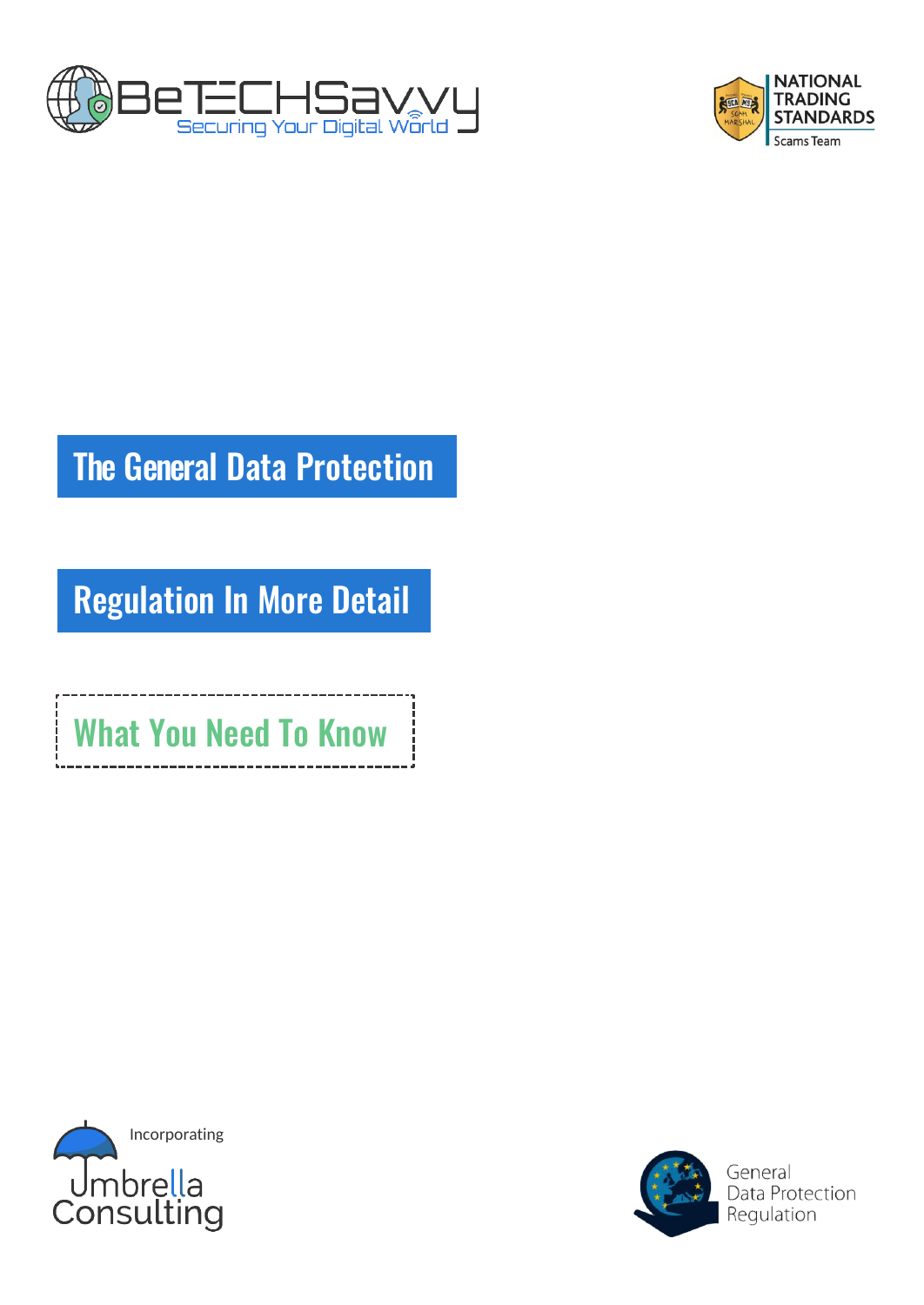# **Contents**

|    | <b>Introduction</b> |                                           | 1         |
|----|---------------------|-------------------------------------------|-----------|
|    |                     | <b>GDPR Key Changes</b>                   | $2 - 4$   |
|    |                     | <b>GDPR Key Change Analysis</b>           | 4 - 10    |
|    |                     | <b>1. Application and Scope</b>           | $4 - 5$   |
|    |                     | 1.1. Application                          |           |
|    |                     | 1.2. Territorial Scope                    |           |
|    |                     | 1.3. Exclusions                           |           |
|    |                     | 1.4. Scope of Personal and Sensitive Data |           |
|    |                     | 2. Principles                             | $5 - 7$   |
|    | 2.1                 | Lawful Processing and Further Processing  |           |
|    | 2.2                 | Consent                                   |           |
|    |                     | 2.3 Parental Consent                      |           |
|    | 2.4                 | Legitimate Interests                      |           |
|    | 2.5                 | Privacy by Design and Privacy by Default  |           |
| 3. |                     | <b>Data Transfers</b>                     | 7         |
|    | 3.1                 | <b>Cross-Border Data Transfer Rules</b>   |           |
|    | 3.2                 | <b>Binding Corporate Rules</b>            |           |
| 4. |                     | <b>Governance and security</b>            | $7 - 9$   |
|    |                     | 4.1. Governance                           |           |
|    | 4.2.                | <b>Information and Breach Notices</b>     |           |
|    |                     | 4.3. Data Protection Officers             |           |
| 5. |                     | <b>Individual rights</b>                  | 9         |
|    |                     | 5.1. The Right to Be Forgotten            |           |
|    | 5.2.                | <b>Subject Access Requests</b>            |           |
|    |                     | 5.3. Data Portability                     |           |
|    |                     | <b>6.</b> Enforcement                     | 10        |
|    |                     | 6.1. One Stop Shop                        |           |
|    |                     | 6.2. Sanctions                            |           |
|    |                     | The right to data portability             | $10 - 13$ |
|    |                     | <b>Data Protection Officers</b>           | $13 - 17$ |
|    |                     | <b>Lead Supervisory Authority</b>         | $17 - 20$ |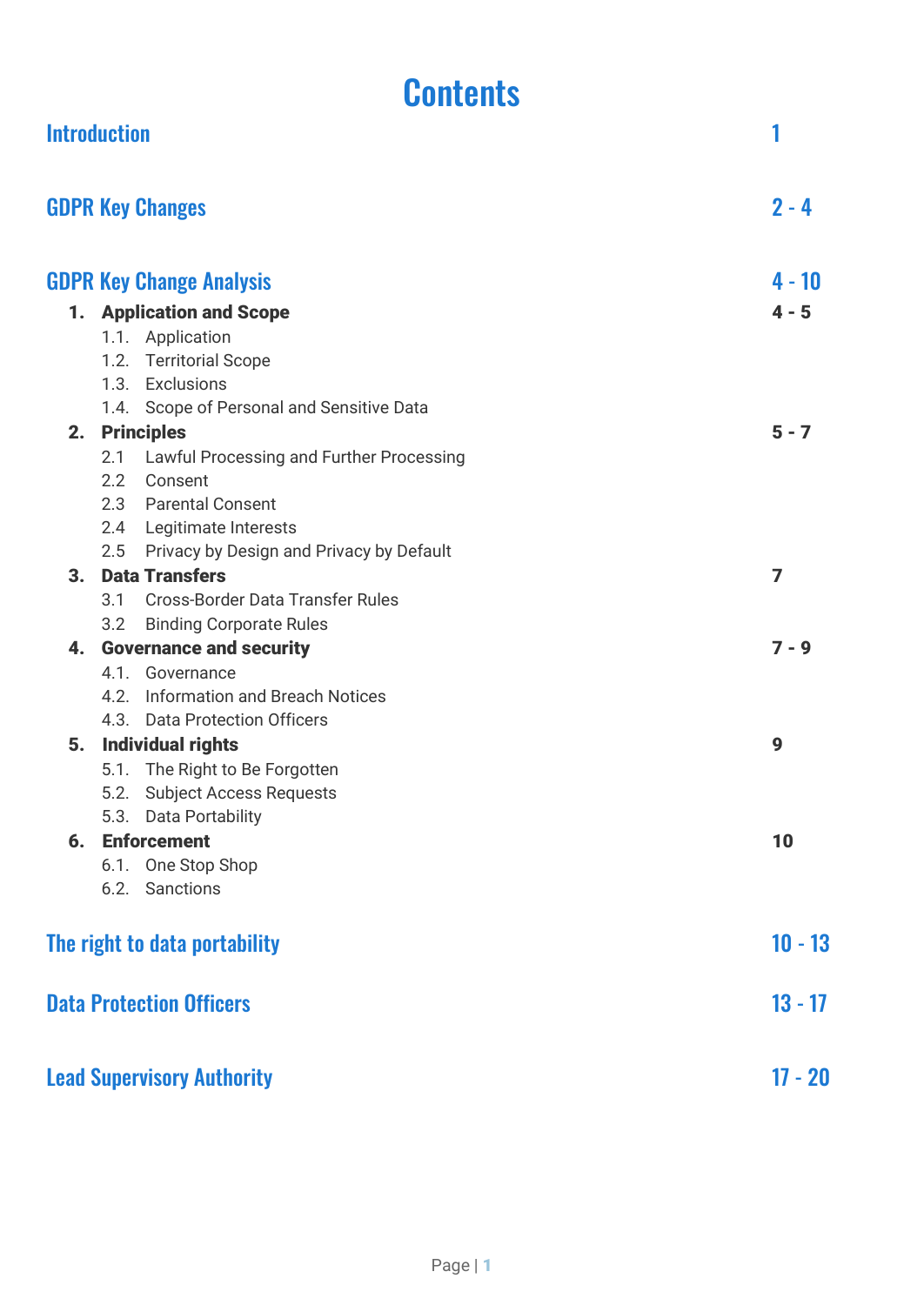The EU General Data Protection Regulation ("GDPR")is probably to date one of the most lobbied legislation adopted by the EU since its creation. The Regulation introduces a single legal framework that applies across all EU member states. This change has been heralded as a major step towards a Digital Single Market and means that businesses willface a more consistent set of data protection compliance obligations from one EU Member State to the next.

The GDPR came into force on 25 May 2016 but it will only take effect for Member States by 2018, allowing for a two-year transition period. Significantly different from the old regulations, the GDPR will be directly applicable in all Member States, creating rights for all EU citizens to be relied upon without any need for implementing national legislation.

The Regulation ushers in many new concepts and approaches, likely to require organisation-wide adaptation for many businesses:

- Redesigning systems that process personal data;
- Renegotiating contracts with third party data processors; and
- Restructuring cross-border data transfer arrangements.

# GDPR Key Changes

| <b>Key Issue</b>                             | <b>Changes introduced by the GDPR</b>                                                                                                                                                                                                                                                                                                                                                                                                       |  |
|----------------------------------------------|---------------------------------------------------------------------------------------------------------------------------------------------------------------------------------------------------------------------------------------------------------------------------------------------------------------------------------------------------------------------------------------------------------------------------------------------|--|
| <b>Territorial Scope</b>                     | Broader territorial scope will apply to:<br>Data controllers and data processors established in EU that<br>process personal data; and<br>Data controllers and data processors not based in EU who<br>target individuals who are in the EU                                                                                                                                                                                                   |  |
| <b>Data Processors</b>                       | GDPR introduces direct statutory obligations for data processors,<br>including:<br>appointment of a Data Protection Officer;<br>ш<br>duty to notify the data controller without undue delay in<br>×.<br>case of a data security breach; and<br>international data transfer obligations<br>$\mathcal{L}_{\mathcal{A}}$                                                                                                                       |  |
| <b>Expanded definitions</b><br>/new concepts | Personal Data - includes location data, online identifiers and<br>technology identifiers<br><b>Pseudonymous Data</b> $-$ defined as data that does not allow<br>identification of individuals without additional information and is kept<br>separate<br><b>Sensitive Data</b> - includes genetic data and biometric data<br><b>Profiling</b> - automated processing of personal data used to evaluate<br>an individual's "personal aspects" |  |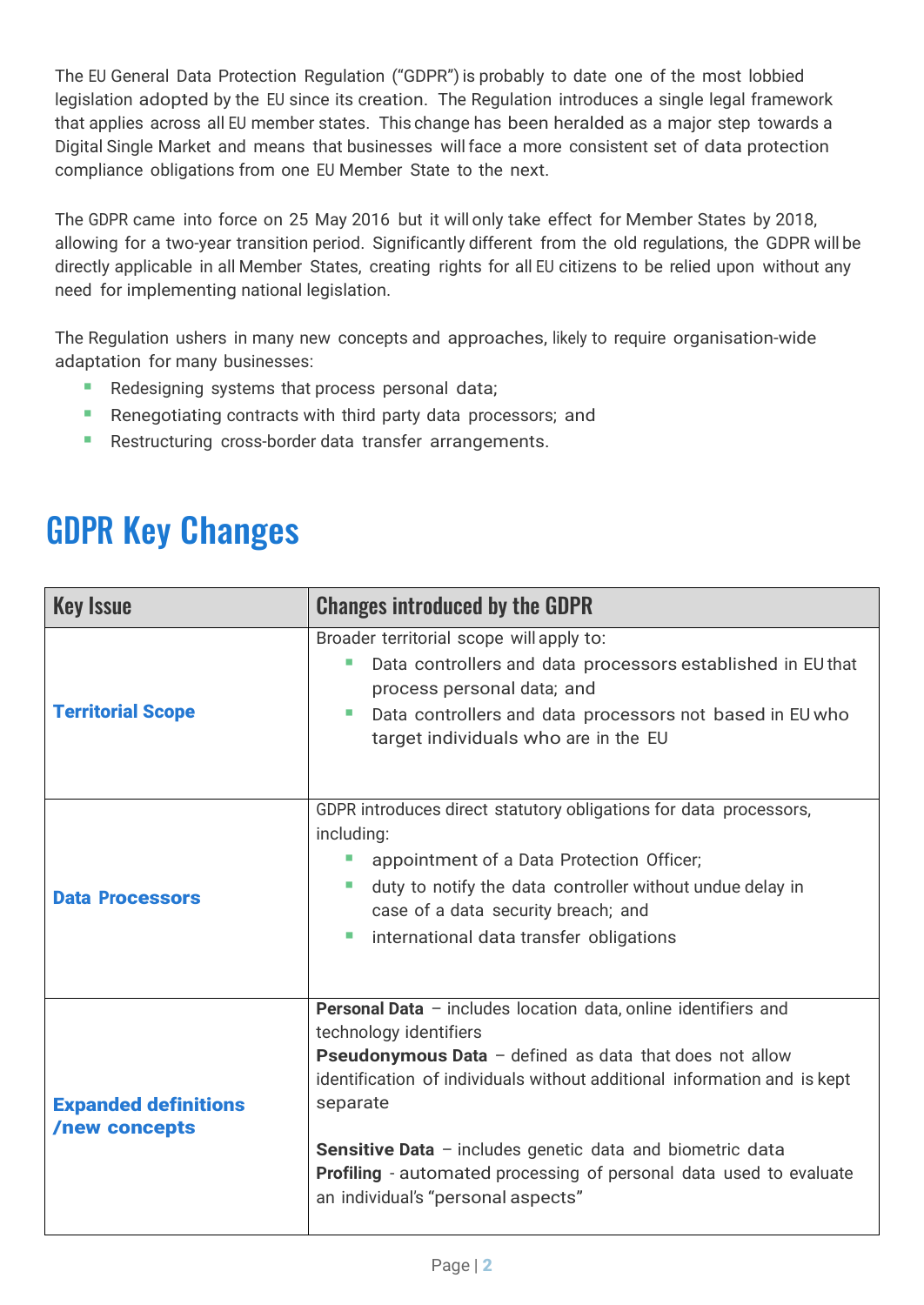|                               | Consent must be either:                                                       |
|-------------------------------|-------------------------------------------------------------------------------|
|                               | unambiguous consent for general processing of personal data;                  |
| <b>Consent</b>                | <b>or</b>                                                                     |
|                               | explicit consent for processing of sensitive personal data<br>T.              |
|                               |                                                                               |
|                               | Existing rights are reinforced (access, rectification, deletion, objection to |
|                               | the processing)                                                               |
| <b>Data subject rights</b>    |                                                                               |
|                               | New rights: erasure (and right to be forgotten), restriction of the           |
|                               | processing, data portability, right not to be subject to data profiling       |
|                               |                                                                               |
|                               | Automated decision making (including profiling) that either produces a        |
|                               | legal effect or significantly affects individuals must be:                    |
| <b>Profiling</b>              | authorised by law; or                                                         |
|                               | necessary to enter into or perform a contract with an individual;<br>×        |
|                               | or based on individual's explicit consent                                     |
|                               | Consent must be obtained from parents when information                        |
|                               | society services are provided to minors below the age of 16                   |
| <b>Minors</b>                 | (but cab be lowered to the age of 13)                                         |
|                               |                                                                               |
|                               | DPAs now have investigative and corrective powers and they may                |
| <b>Enforcement</b>            | impose fines of up to EUR 20 million or up to 4% of worldwide annual          |
|                               | turnover (whichever is higher)                                                |
|                               |                                                                               |
|                               | GDPR introduces new explicit principle of accountability $-$ data             |
| <b>Accountability</b>         | controllers must ensure compliance with the general data processing           |
|                               | principles                                                                    |
|                               | No more DPA registrations                                                     |
| <b>Records of processing</b>  | <b>But</b> controllers and processors must maintain internal records of all   |
| <b>activities</b>             | the data processing activities under their responsibility                     |
|                               |                                                                               |
|                               | GDPR introduces new concepts of 'privacy by design' and 'privacy              |
|                               | by default'                                                                   |
| <b>Privacy by Design/</b>     |                                                                               |
| <b>Privacy by Default</b>     | The controller must implement appropriate technical and                       |
|                               | organizational measures which are designed to integrate the                   |
|                               | necessary safeguards into the processing                                      |
|                               | Data controller must carry out a data protection impact                       |
|                               | assessment prior to processing data where the processing is likely            |
|                               | to result in a high risk for the rights / freedoms of individuals due to:     |
| <b>Data Protection Impact</b> | the use of new technologies;                                                  |
| <b>Assessments</b>            | the nature, scope, context and purposes of processing                         |
|                               |                                                                               |
|                               |                                                                               |
|                               |                                                                               |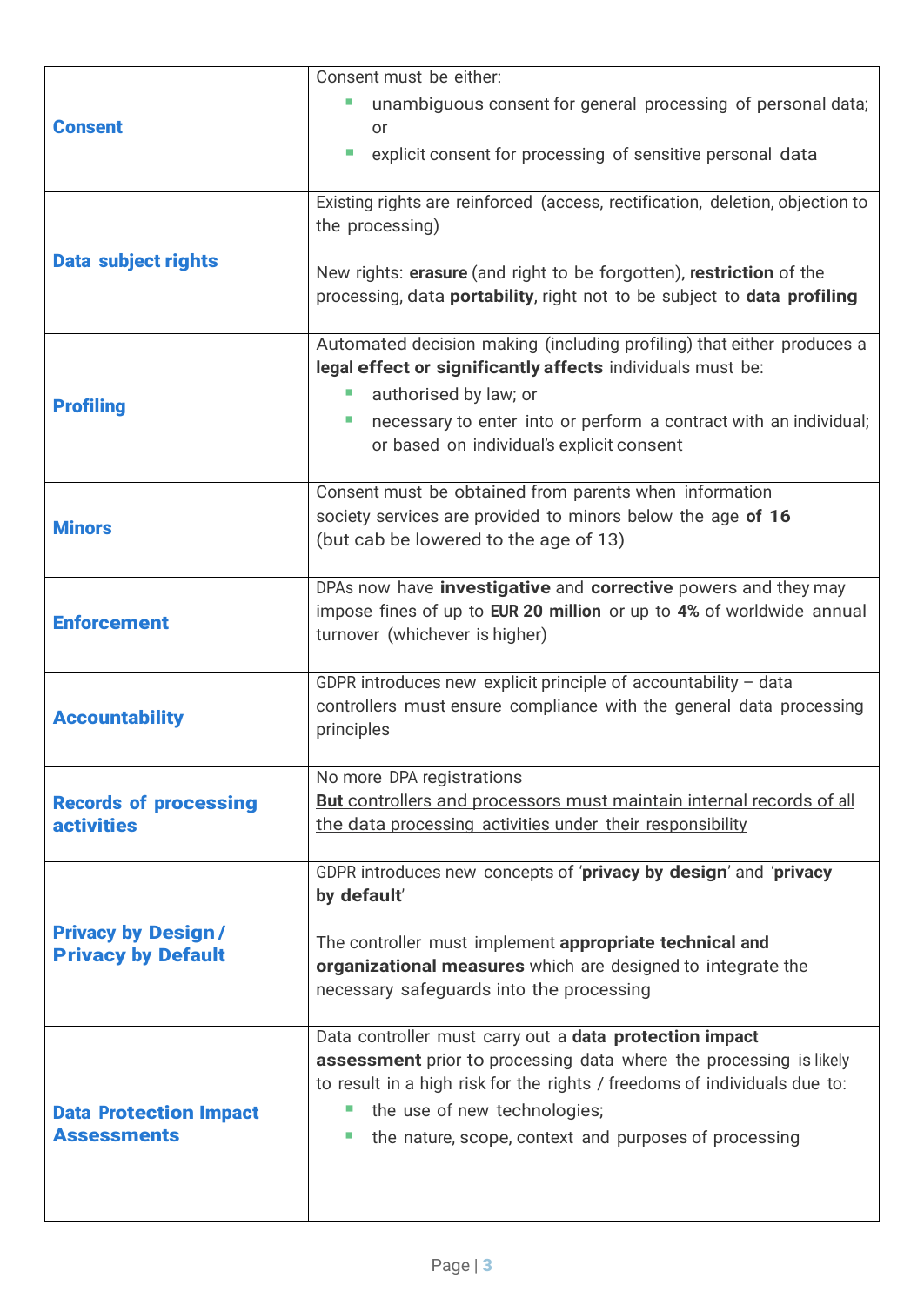| <b>Data breach notification</b> | GDPR introduces an obligation to notify data breaches:<br>to the data protection authority within 72 hours; and to affected<br>individuals without undue delay                                                                                                                                                                    |
|---------------------------------|-----------------------------------------------------------------------------------------------------------------------------------------------------------------------------------------------------------------------------------------------------------------------------------------------------------------------------------|
| <b>Data Protection Officer</b>  | Data controllers and processors must appoint a DPO in case of:<br>regular and systematic processing of data subjects on a<br>large scale; and<br>when the core activities of the controller or the processor<br>consist of processing on a large scale of sensitive data or data<br>relating to criminal convictions and offences |

# GDPR Key Changes Analysis

# 1. Application And Scope

# 1.1 Application

The Regulation clarifies that it applies to controllers and processors alike. Under the old regime, the majority of its obligations were imposed on controllers. Allocation of responsibility between controllers and processors will therefore become more relevant.

It is also of note that despite being a regulation, the Regulation allows Member States to legislate in many areas. This will challenge the Regulation's objective of ensuring consistency.

### 1.2 Territorial Scope

The Regulation catches data controllers and processors outside the EU whose processing activities relate to the offering of goods or services (even if for free) to, or monitoring the behaviour (within the EU) of, EU data subjects. Therefore, a business outside the EU, which is targeting consumers in the EU, will be subject to the Regulation. This wider scope will likely make many more international businesses subject to the EU data protection regime.

### 1.3 Exclusions

The Regulation acknowledges that data protection rights are not absolute and provides certain exclusions. For example, the Regulation does not apply to the processing of personal data by a natural person as part of a "purely personal or household activity". This means that activities undertaken for social and domestic purposes including correspondence, social networking and other such online activities are not covered by the Regulation.

### 1.4 Scope of Personal and Sensitive Data

The Regulation establishes a single broad definition of personal data for the whole of the EU. What is fundamental to note is that the concept of identification will likely no longer be limited to the possibility of knowing the address, name, etc. of an individual, but rather willfocus on the likelihood of "singling out" an individual whether directly or indirectly. The Regulation's recitals highlight that certain categories of online data may be personal, such as: online identifiers, device identifiers, cookie IDs and IP addresses.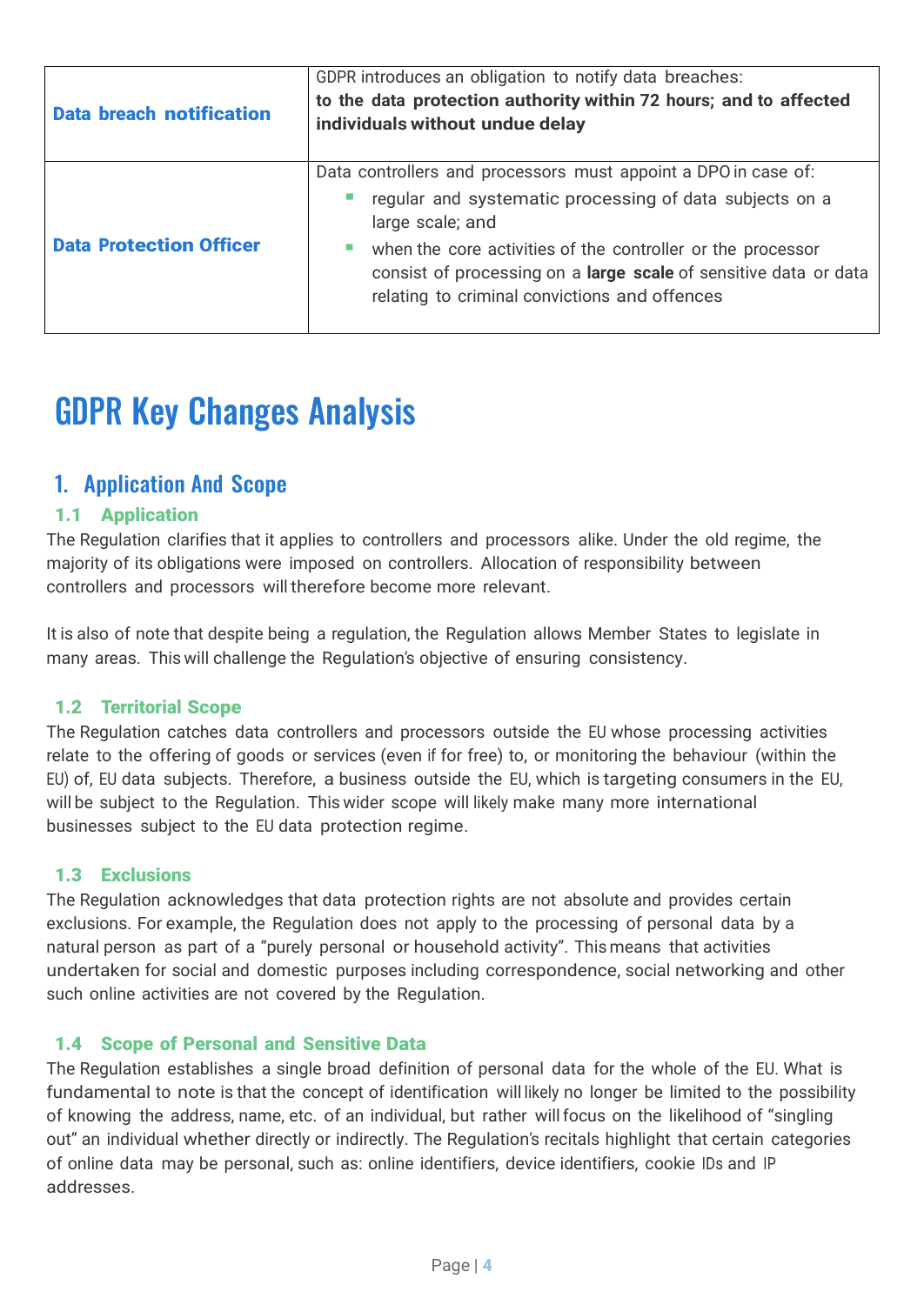"Special categories of data" (often referred to as "sensitive data") have also been expanded and now include genetic and biometric data. As was the case under the Directive, processing of such sensitive data is subject to tighter controls than other forms of personal data.

The Regulations introduces the concept of "pseudonymised data" (that is, key-coded or enhanced data). Pseudonymous data will still be treated as personal data, but subject to fewer restrictions on processing, if the risk of harm is low. It requires that the "key" necessary to identify data subjects from the coded data is kept separately, and is subject to technical and organisational security measures to prevent inadvertent re-identification of the coded data.

# 2. Principles

# 2.1 Lawful Processing and Further Processing

The Regulation sets out the conditions that must be satisfied for processing of personal data to be lawful. These conditions broadly replicate those in the Directive and are:

consent of the data subject (which is looked at in more detail at 3.2 below);

- **EXEC** necessary for compliance with a legal obligation;
- **EXP** necessary to protect the vital interests of a data subject or another person where the data subject is no capable of giving consent;
- necessary for the performance of a task carried out in the public interest or in the exercise of official authority vested
- in the controller; or
- necessary for the purposes of legitimate interests (which is looked at in more detail at 3.4 below).

The Regulation also establishes elements that must be taken into account to assess whether a new processing purpose is compatible with the purpose for which the data was initially collected. The following issues should be considered when determining whether there is compatibility:

- $\blacksquare$  the nature of the data;
- the context in which the data was collected;
- any link between the original and proposed purposes;
- the possible implications of the proposed processing; and
- the presence of safeguards.

### 2.2 Consent

Obtaining consent before processing individuals' data will become more onerous under the Regulation. The definition of consent has been refined under the Regulation, which requires in relation to ordinary personal data, it to be "freely given, specific, informed and unambiguous" and will need to be shown by a clear affirmative action. It will not be able to be inferred from silence, pre-ticked boxes or inactivity.

One of the criticisms of the Directive was the varying level of consent required for different types of data processing. However, the Regulation perpetuates discrepancies, as it imposes the additional requirement that the processing of sensitive personal data can only be done with the subject's "explicit" consent.

The new regime is less permissive than what went before. If challenged, it will be up to an organisation to demonstrate that consent was given - underling the importance of an effective audit trail.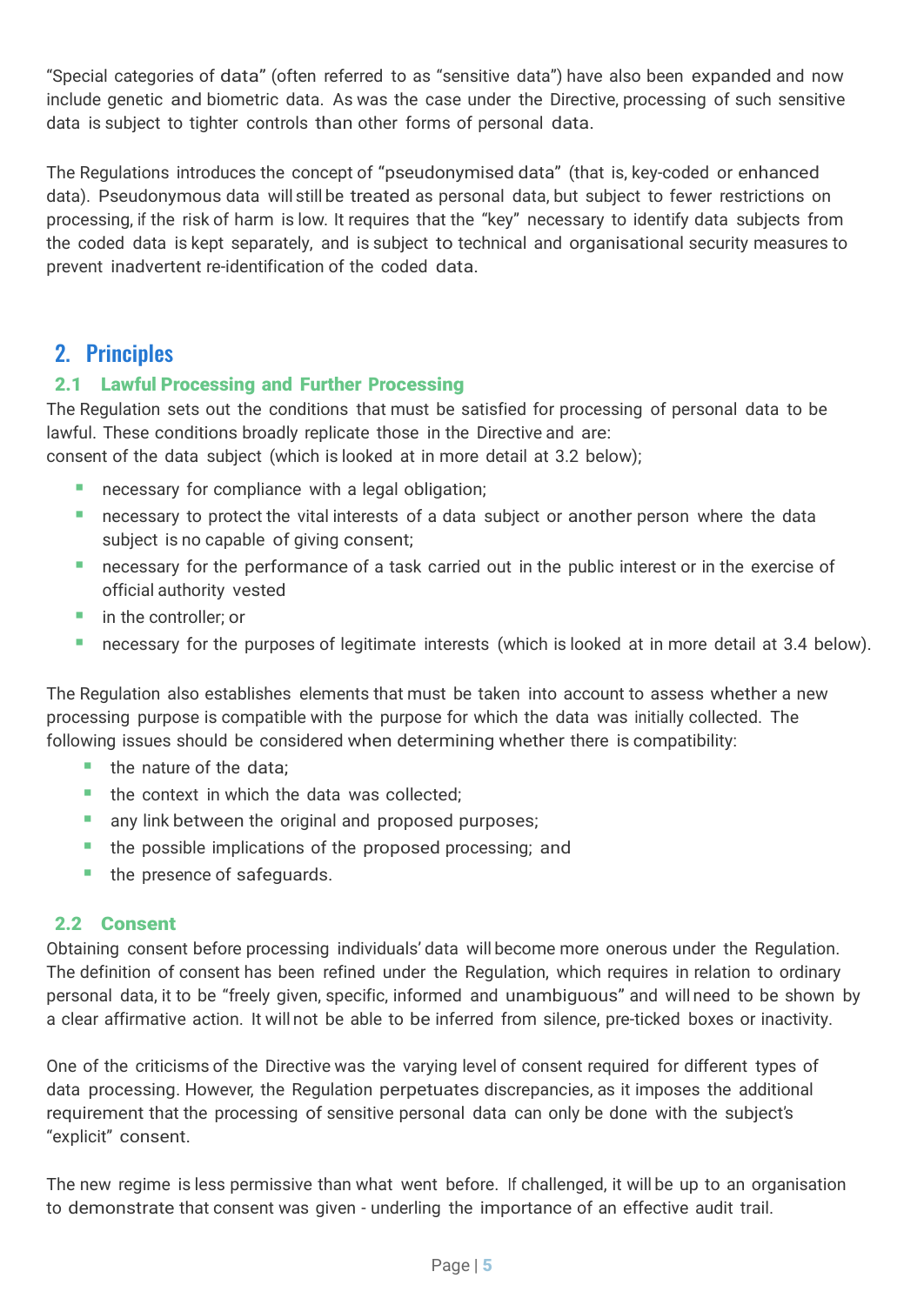### 2.3 Parental Consent

The Regulation also introduces a requirement for parental consent where information society services are offered to children. This is one of areas though where there will not be harmonisation, as each Member State will be allowed under the Regulation to determine at which age (between 13 and 16) children no longer need parental consent. Many

companies that operate across a number of Member States may elect to meet the highest standard across their operations.

#### 2.4 Legitimate Interests

The Regulation's recitals give examples of processing that could be necessary for the legitimate interests of a controller, which include:

- processing for direct marketing purposes or preventing fraud;
- transmission of personal data within a group of undertakings for administrative purposes, including client and employee data
	- I. processing for the purposes of ensuring information security; and
	- II. reporting possible criminal acts or threats to public security.

#### 2.5 Privacy by Design and Privacy by Default

The primacy of privacy in the Regulation is unquestionable and places a burden on businesses to implement two interrelated concepts: Privacy by Design and Privacy by Default. Privacy by Design requires that privacy should be embedded in the design of products and services from the outset and throughout their life cycle. Privacy by Default requires that privacy should be default setting for all products and a service, meaning that the collection, access, use and retention of data should be limited to that which is absolutely necessary for the specific purposes intended.

Businesses will have to take data protection requirements into account not only at the final stages of the product or service configuration, but from its very inception.

This will mean minimising the data collected and retained to what is absolutely necessary. To achieve this, businesses will have to review their internal policies and procedures to ensure that privacy is built in as a consideration at every stage.

# 3. Data Transfers

### 3.1 Cross-border Data Transfer Rules

The Regulation will retain the cross-border data transfer rules of the Directive, so data may only be transferred out of the EU/EEA to countries which have been recognised as providing an adequate level of data protection, unless the transferor can rely on specific derogations or provides specific additional safeguards.

The existing list of countries which have previously been approved by the European Commission as providing an adequate level of data protection for data transfers willremain in force. For the time being, the approved countries are: Andorra, Argentina, Canada, Switzerland, Faroe Islands, Guernsey, Israel, Isle of Man, Jersey, Uruguay and New Zealand.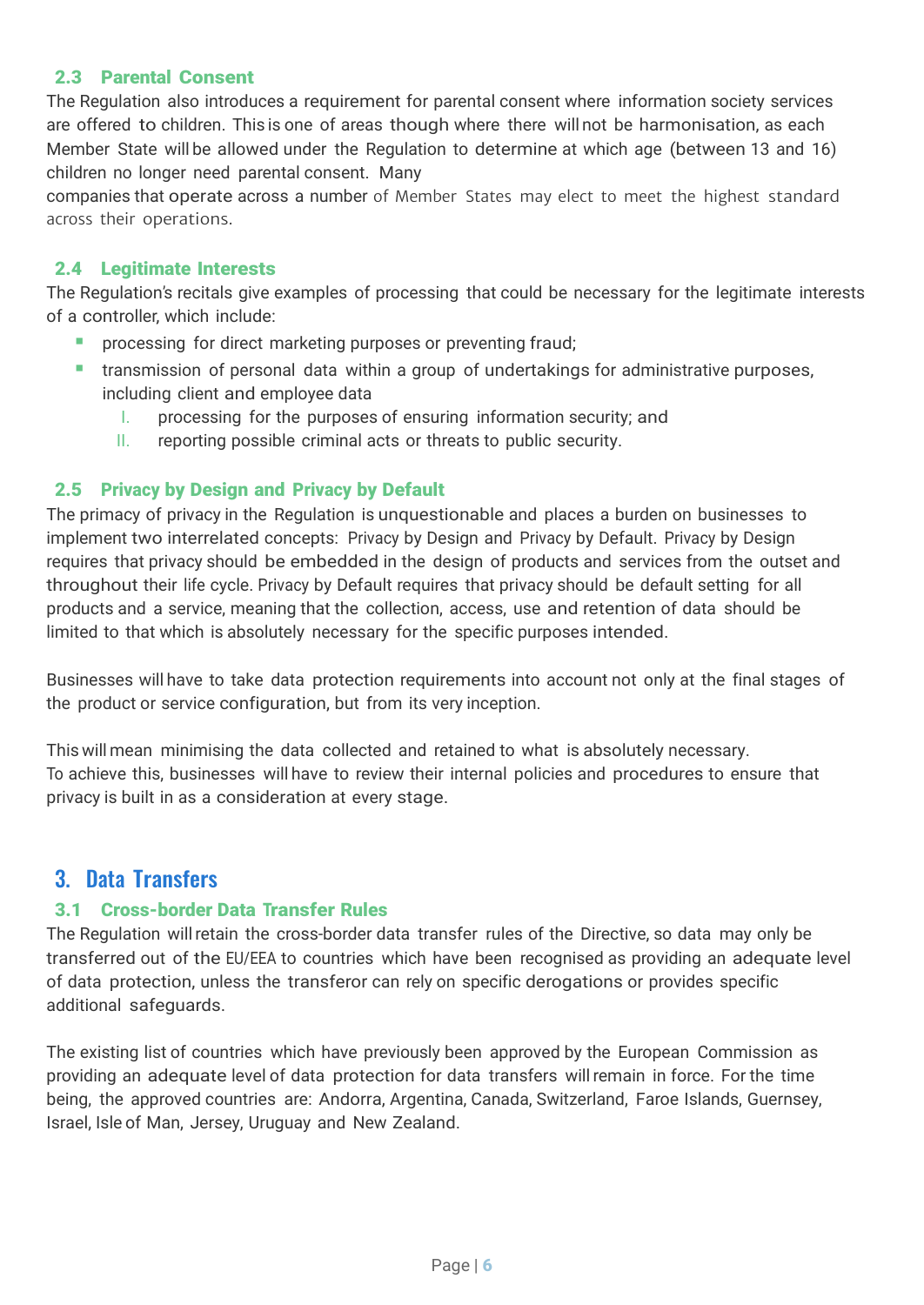## 3.2 Binding Corporate Rules

Binding Corporate Rules ("BCRs") are agreements used to lawfully transfer personal data out of the European Economic Area (EEA). The Regulation expressly recognises BCRs as a means of legitimising intra-group international data transfers. To be valid they:

- still require data protection authority ("DPA") approval (but the approval process should become less onerous);
- must be legally binding and apply to and be enforced by every member of the group of companies engaged in a joint economic activity; and
- **■** must confer enforceable rights on data subjects.

# 4. Governance And Security

## 4.1 Governance

The Regulation has at its heart the principle of "fair and transparent" processing and places onerous accountability obligations on data controllers to demonstrate compliance to a DPA if requested. The minimum measures include:

- maintaining extensive internal records on data protection activities;
- **•** performing data protection impact assessments for high risk projects; and
- keeping "transparent and easily accessible" policies explaining to data subjects both how their personal data will be processed, what their individual rights are and how they may be exercised.

## 4.2 Information and Breach Notices

The principle of "fair and transparent" processing means that a controller must provide information to individuals about the processing of their data. The Regulation again expands an obligation that already applied under the Directive. The additional information that must now be provided includes the following:

- details of data transfers outside the EU;
- the retention period for the data; and
- **•** that the individual can complain to a supervisory authority.

Another key change under the Regulation is the introduction of general data breach notification obligations. Subject to certain limited exceptions, a data controller must notify most data breaches to its DPA. Furthermore, in the event of serious data breaches (that result in a high risk, such as discrimination, identity theft or fraud, financial loss, breach of pseudonymity, damage to reputation, loss of confidentiality or any other significant economic or social disadvantage) the individuals concerned, must be notified. Notification must be done "without undue delay" and within 72 hours of awareness. If the data controller cannot do this, it will have to justify the delay to the DPA.

Security, from collection to secure deletion, should be a top priority for organisations when addressing data compliance. However, with cyber-attacks increasing, breaches are becoming more and more inevitable. Complying with the data breach reporting obligations imposes a further administrative burden. Businesses will need to act proactively to ensure that they react promptly in the event of a breach. This will involve drawing up data breach response plans (which will include designating specific roles and responsibilities, training employees, and preparing template notifications).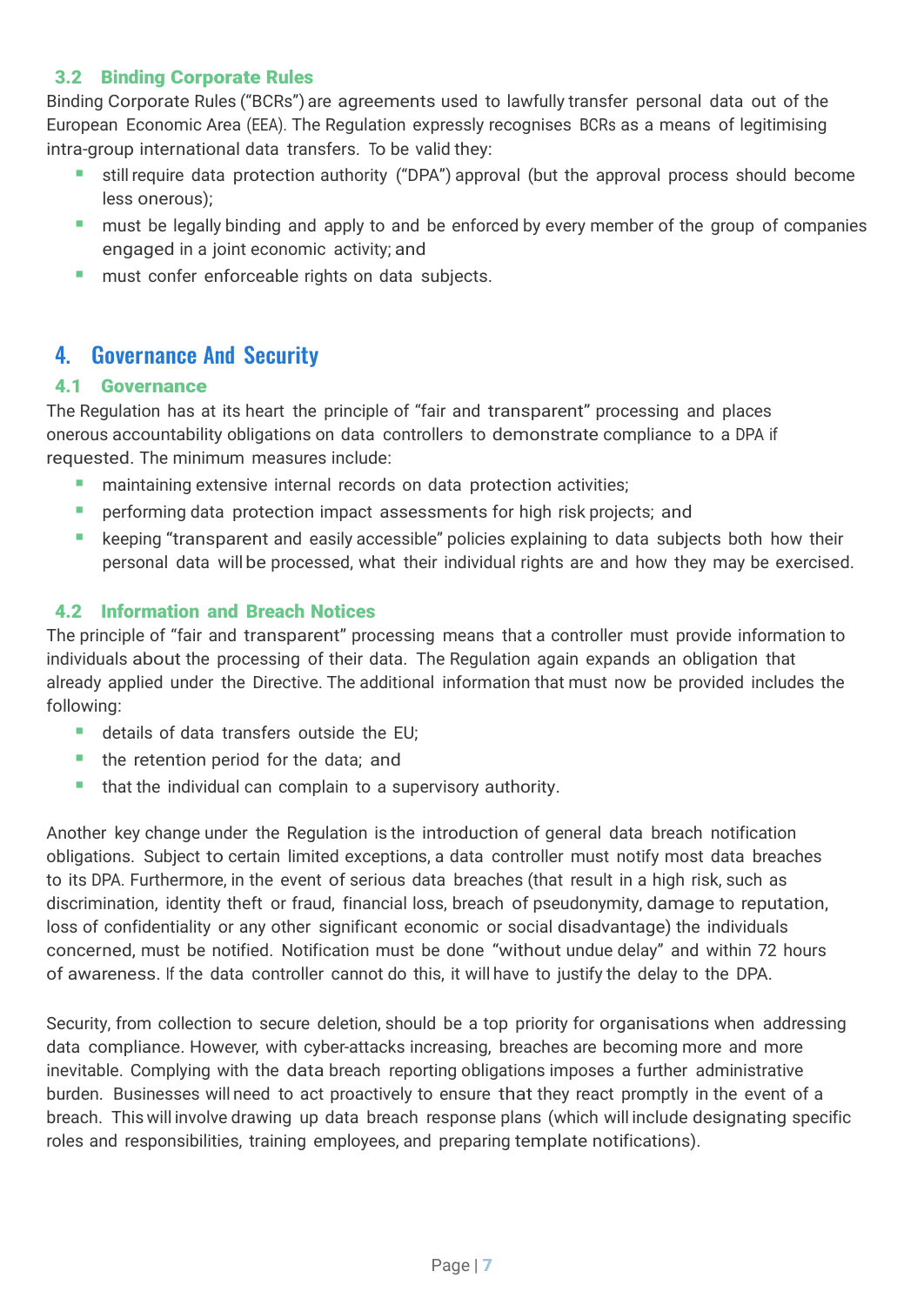## 4.3 Data Protection Officers

In certain circumstances data controllers and processors must designate a Data Protection Officer (the "DPO"). A DPOis required if:

- the processing is carried out by a public authority;
- the core activities of the controller or processor consist of processing which, by its nature, scope or purpose, requires
	- I. regular and systematic monitoring of data subjects on large scale; or

II. the core activities consist of processing on a large scale of special categories of data. The recitals to the Regulation clarify that:

- "special categories of data" comprise personal data relating to racial/ethnic origin, political opinions, religious beliefs, trade union membership, health, sexual orientation and genetic or biometric data processed for unique identification purposes.
- "core activities" are its primary activities and do not relate to the processing of personal data as ancillary activities.

Therefore, companies handling employee data but not carrying out large scale monitoring of data subjects will not have to appoint a DPO despite employee data usually containing special categories of data.

A group of companies and certain groups of public authorities may appoint a single DPO(as long as accessibility to all is ensured). DPOs do not need to have a specific certification but will need to have sufficient expert knowledge. Their responsibilities will include:

- informing and advising the controller/processor, and its employees, of their obligations under the Regulation; and
- **•** conducting risk assessments of the controller/processor's data processing operations.

# 5. Individual Rights

# 5.1 The Right to Be Forgotten

Data subjects will have rights to erasure of information (formerly known as the right to be forgotten) and be able to request that businesses delete their personal data without undue delay in certain circumstances (for example, when data is no longer necessary for the purpose for which it was collected).

When responding to such requests, data controllers will be required to perform a 'balancing act' against any competing rights to freedom of expression.

Also, exceptions apply to the erasure requirement where the controller may be able to demonstrate an overriding justification to maintain the processing of the data – for example, the need to retain records to comply with a legal obligation.

As a result of the expansion of data subjects' rights, businesses will need to devote additional time and resources administering these issues and ensuring that they are appropriately addressed. In particular, businesses should consider how they will give effect to the rights to erasure, as deletion of personal data can be complex.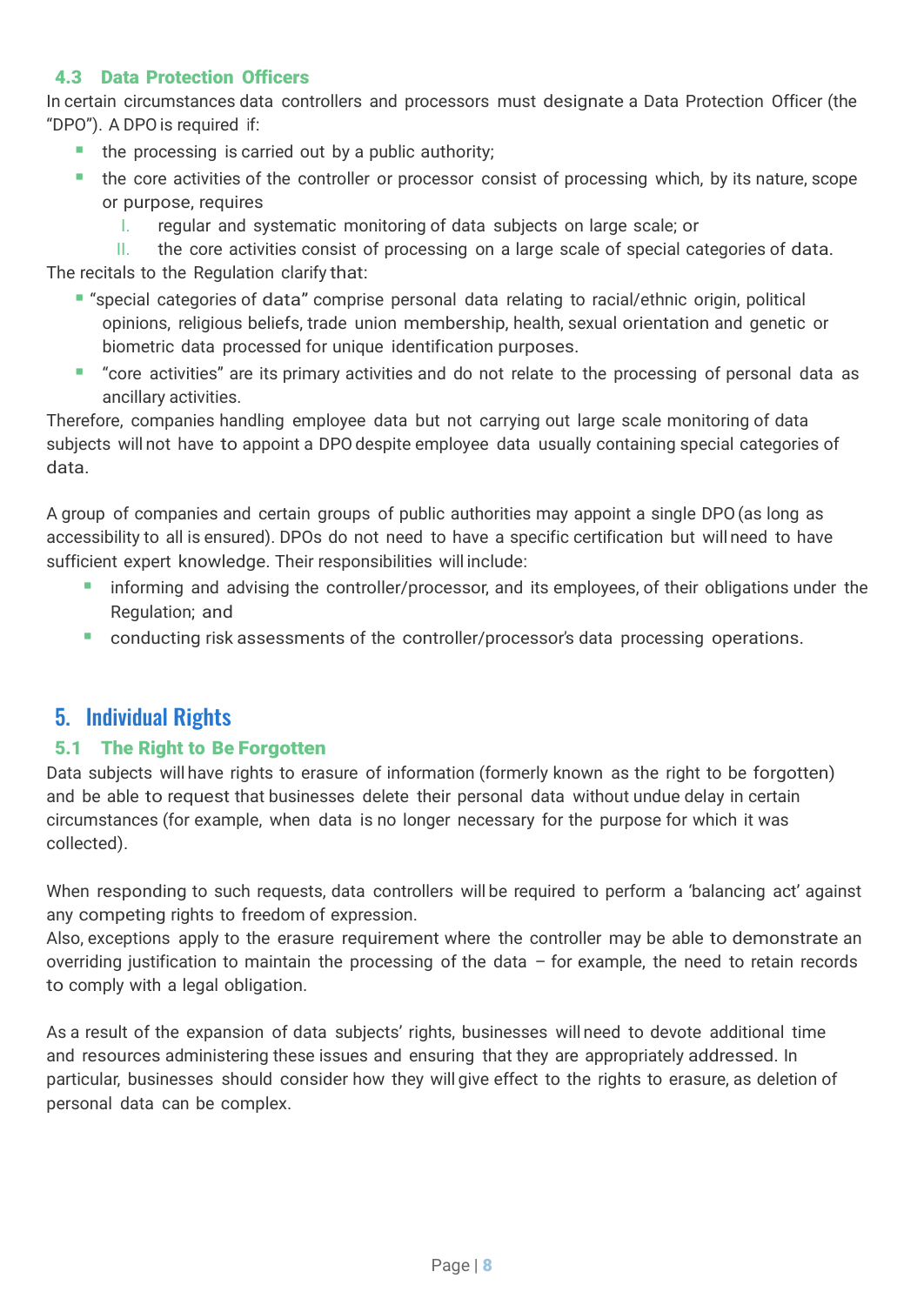#### 5.2 Subject Access Requests

The Regulation also introduces changes to dealing with subject access requests. The general obligation that a request be accompanied by a payment will be removed. However, there will be additional grounds for refusing to comply with a request, and the possibility of charging a reasonable fee if the request is unfounded or excessive.

## 5.3 Data Portability

The Regulation introduces a new right to data portability - allowing data subjects to receive personal data, which they have provided to a controller, without hindrance and in a structured and commonly used machine-readable format. Moreover, the data subject is also entitled, where such a transfer is technically feasible and available, to direct one controller to transmit to another, the subject's personal data.

# 6. Enforcement

### 6.1 One Stop Shop

The Regulation provides a new system allowing businesses operating across Europe to answer to a single national DPA as its lead regulator for all compliance issues in the EU. The supervisory authority in question will be that in the country of the controller or processor's main point of establishment in the EU.

The principle should have the effect of reducing the administrative burden of compliance on businesses that currently need to interact with supervisory authorities in each Member State where they are operate. However, if the UK were to leave the EU, there is the possibility that businesses will not be able to use the Information Commissioner's Office (the "ICO") as lead regulator.

### 6.2 Sanctions

The Regulation exponentially increases the maximum fines. In the event of a serious breach of the Regulation, a fine could be the greater of EUR 20m or 4% of global annual revenue (in the most recent financial year).

Each national supervisory authority will be equipped with broad powers and will be able to enforce the sanctions referred to above. This is a major change from the current regulatory framework, where enforcement powers are inconsistent across the EU.

Businesses that had previously regarded non-compliance with EU data protection law as a low-risk issue will be forced to re-evaluate. These changes will significantly increase the risk associated with non-compliance and will mean that taking a view on data protection compliance is likely to become prohibitively expensive.

For each of the following three topics, the WP29 (Article 29 Working Party) has published both Guidelines and FAQs.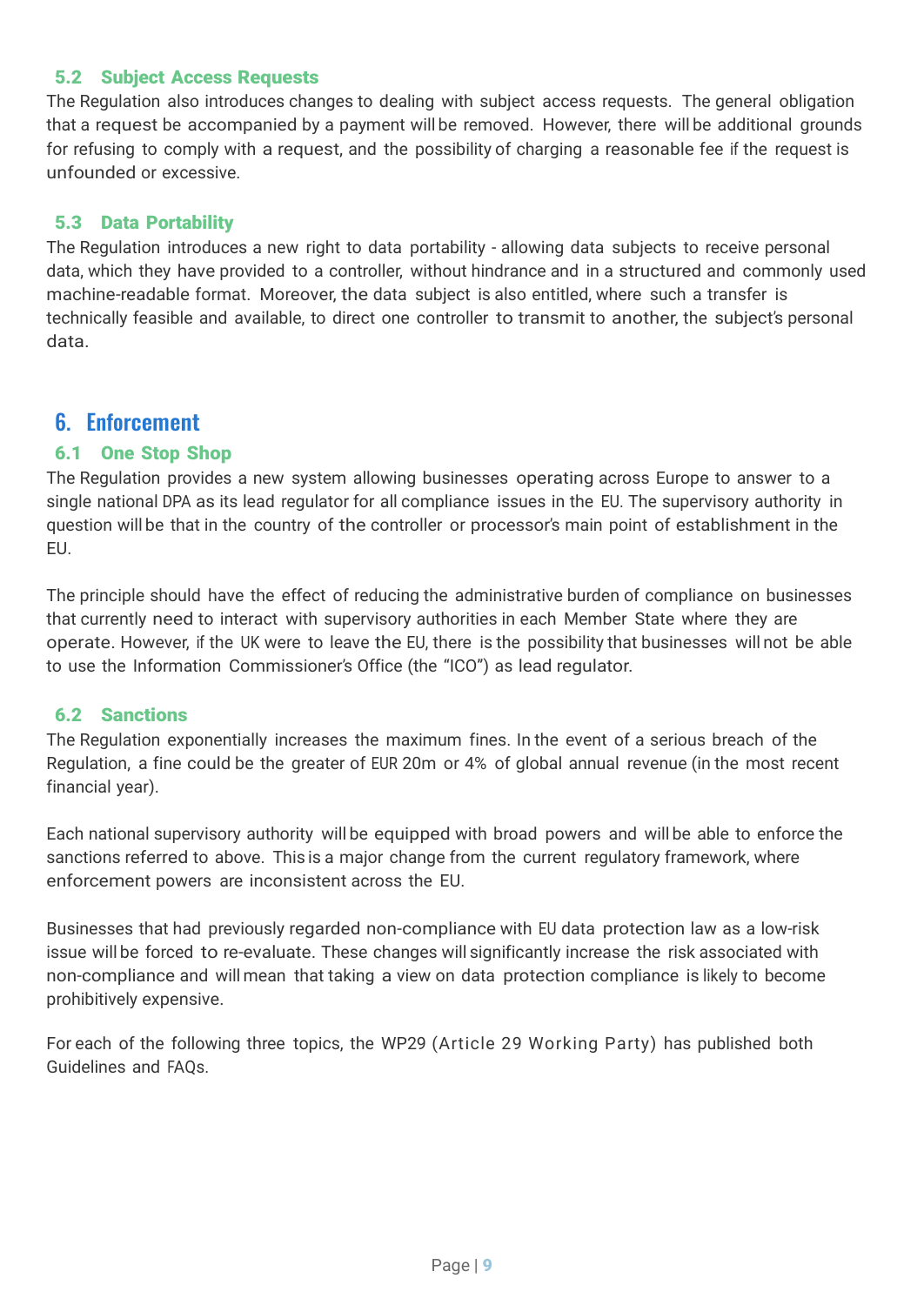# 1. The right to data portability

The GDPR introduces a brand-new right to data portability and compliance willrequire organisations to make operational changes to their systems and databases in order to comply. The WP29 guidelines on the right to data portability provide guidance on the interpretation and the implementation of the new right to data portability. It aims at defining its scope and the conditions under which it applies irrespective of the legal basis of the data processing. The WP29 also recommends that data controllers and generally industry stakeholders and trade associations work together towards the creation of systems and tools as well as interoperable standards and formats so as to facilitate the response to data portability requests.

| <b>Key Issue</b>                                              | <b>Changes introduced by the GDPR</b>                                                                                                                                                                                                                                                                                                                                                                                                                              |
|---------------------------------------------------------------|--------------------------------------------------------------------------------------------------------------------------------------------------------------------------------------------------------------------------------------------------------------------------------------------------------------------------------------------------------------------------------------------------------------------------------------------------------------------|
|                                                               | Data subjects have the right to enjoy more control over their<br>personal data, especially to reuse and manage it, or to switch<br>between service providers.                                                                                                                                                                                                                                                                                                      |
| <b>Definition</b>                                             | They "have the right:<br>to receive the personal data concerning him or her,<br>which he or she has provided to a controller, in a structured,<br>×<br>commonly-used and machine-readable format and have the<br>right<br>to transmit those data to another controller without hindrance<br>from the controller to which the data have been provided"                                                                                                              |
| <b>Legal Basis</b>                                            | There is no general right of data portability.<br>It only applies to data being processed with the data subject's consent<br>or pursuant to the necessity to perform a contract.<br>Other legal basis, such as processing that is required by law, or for<br>the legitimate interest of the controller do not apply.                                                                                                                                               |
| <b>Interaction with Data</b><br><b>Subject Access Request</b> | There is no general right of data portability.<br>It only applies to data being processed with the data subject's consent<br>or pursuant to the necessity to perform a contract.<br>Other legal basis, such as processing that is required by law, or for<br>the legitimate interest of the controller do not apply.                                                                                                                                               |
| <b>Scope of the data</b>                                      | Data portability only applies to data processed by automated means<br>and therefore excludes paper files.<br>In scope: only personal data which concerns the data subject. It<br>includes both the data provided by individuals and the personal<br>data generated by a data subject's activity, including:<br>through the use of the controller's services or device (such<br>ш<br>as data search history, traffic data, browsing behaviour or<br>location data); |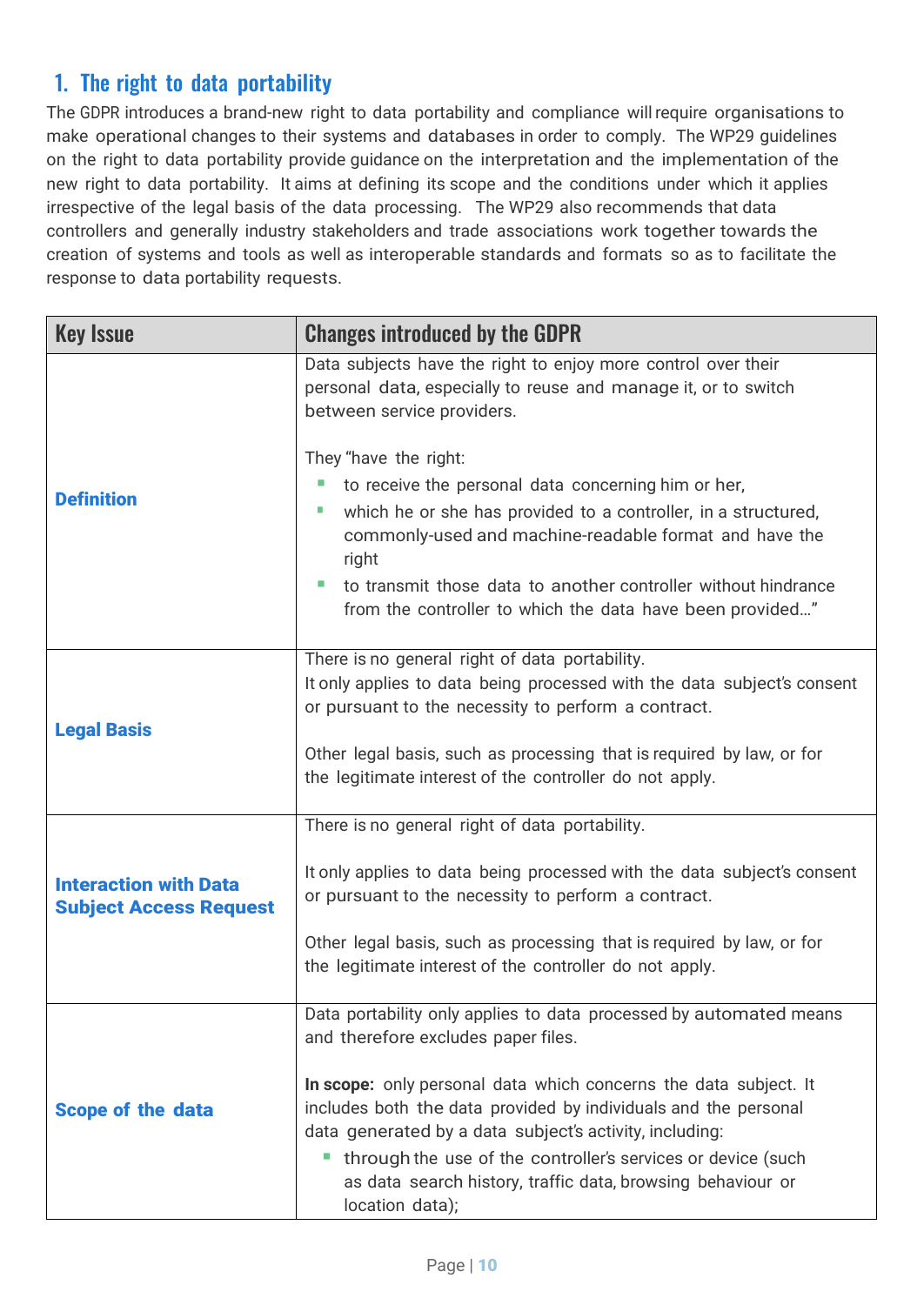|                                                                         | " pseudonymous data clearly relating to a data subject; and                                                                                                                                                                                                                                                                                                                                                                                                                                                                                                                                                                                                                                                                                                                                                                          |
|-------------------------------------------------------------------------|--------------------------------------------------------------------------------------------------------------------------------------------------------------------------------------------------------------------------------------------------------------------------------------------------------------------------------------------------------------------------------------------------------------------------------------------------------------------------------------------------------------------------------------------------------------------------------------------------------------------------------------------------------------------------------------------------------------------------------------------------------------------------------------------------------------------------------------|
|                                                                         | personal data relating to several other data subjects.<br>$\Box$                                                                                                                                                                                                                                                                                                                                                                                                                                                                                                                                                                                                                                                                                                                                                                     |
|                                                                         | Out of scope: data inferred or derived by the data controller on<br>the basis of the personal data provided by the data subject.<br>Example: user profile or algorithmic results based on the data<br>collected, credit score or analysis of the user's health.                                                                                                                                                                                                                                                                                                                                                                                                                                                                                                                                                                      |
|                                                                         | Limitations which cannot "in and of itself serve as the basis for a refusal<br>to answer the portability request" include:                                                                                                                                                                                                                                                                                                                                                                                                                                                                                                                                                                                                                                                                                                           |
|                                                                         | the prohibition to transmit data which may adversely affect<br>×.<br>the rights and freedoms of a third party, unless the<br>receiving data controller is pursuing a legitimate interest.<br>Restrictions related to applicable trade secrets and intellectual<br>$\mathcal{L}_{\mathcal{A}}$                                                                                                                                                                                                                                                                                                                                                                                                                                                                                                                                        |
|                                                                         | property rights, such as database rights.                                                                                                                                                                                                                                                                                                                                                                                                                                                                                                                                                                                                                                                                                                                                                                                            |
| <b>Format of the data</b>                                               | The many types of data that data subjects may request make it<br>difficult to identify one format and it is recognised that there is no<br>one appropriate format for providing this data, as long as it is<br>"interoperable" for ease of sharing with other controllers.<br>Minimum standards for the provision of the data by data controllers<br>include:<br>to provide for a high level of abstraction to allow for the<br>T.<br>data controller to remove information which is outside the<br>scope of portability, such as passwords;<br>to provide as much metadata as possible in order to<br>×.<br>preserve the precise meaning of the exchanged<br>information; and<br>to securely deliver information to the correct individual and ensure<br>that the information is transmitted and stored as securely as<br>possible. |
| <b>Specific technical</b><br>obligations for Data<br><b>Controllers</b> | Data controllers are required to provide a range of tools and<br>technical measures to facilitate data subject's requests including the<br>provision of:<br>a process for acknowledging receipt of requests, to confirm the<br>T.<br>identity of the data subject and respond to the requests without<br>undue delay;<br>a direct download option from the controller's website and<br>m.<br>an option to automatically transmit data to another data<br>controller. Example: providing an application programming<br>interface (API) may help.                                                                                                                                                                                                                                                                                      |
| <b>General obligations for</b><br><b>Data Controllers</b>               | Inform data subjects regarding the availability of the new right to<br>portability "in a concise, transparent, intelligible, and easily<br>accessible form, using clear and plain language" (including before<br>any account closure).                                                                                                                                                                                                                                                                                                                                                                                                                                                                                                                                                                                               |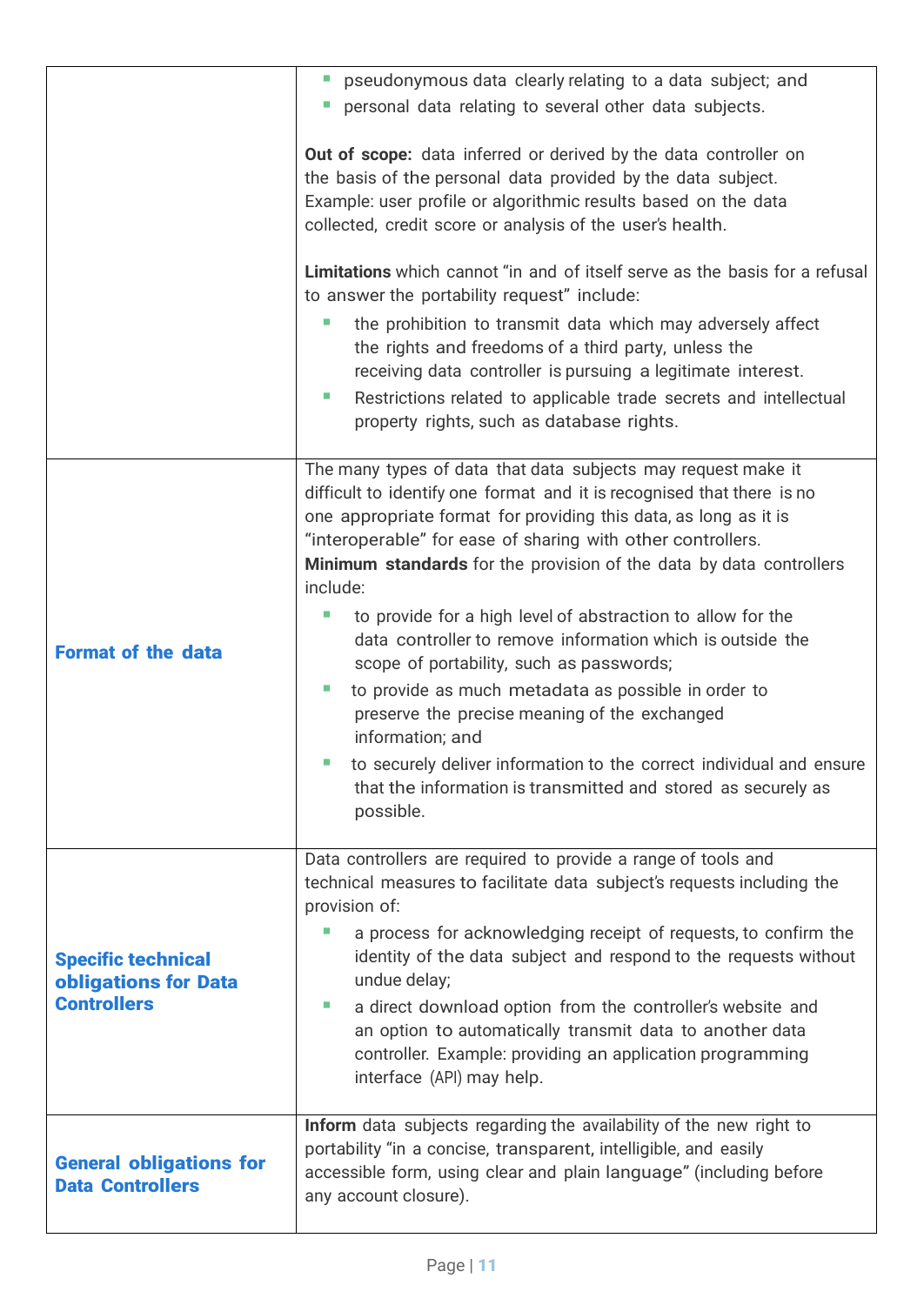|                                                              | Respond to requests without undue delay, and in any event within<br>one month of the initial request.                                                                                                                                                                                                                                                                                                                |
|--------------------------------------------------------------|----------------------------------------------------------------------------------------------------------------------------------------------------------------------------------------------------------------------------------------------------------------------------------------------------------------------------------------------------------------------------------------------------------------------|
|                                                              | Identify and implement an authentication procedure so as to verify the<br>identity of the data subject exercising the request.                                                                                                                                                                                                                                                                                       |
|                                                              | Time extension in the event that the data requested may prove<br>difficult to transfer, for up to three months from the relevant<br>supervisory authority.                                                                                                                                                                                                                                                           |
|                                                              | Implement all security and authentication measures necessary to<br>ensure the secure transmission and storage of the personal data of<br>data subjects (e.g., by use of encryption) to the right destination<br>(e.g., by use of additional authentication information).                                                                                                                                             |
|                                                              | Because of the risk that data subjects might request or their data but<br>then fail to keep it secure, controllers responding to portability<br>requests should recommend appropriate format(s) and encryption<br>measures to help the data subject maintain security.                                                                                                                                               |
|                                                              | Interoperability so that personal data may be accessed by most<br>other data controllers in a common format.                                                                                                                                                                                                                                                                                                         |
| <b>Interaction with Data</b><br><b>Retention and Erasure</b> | Data portability does not impact data retention obligations.<br>Organisations are not required to retain personal data in the event<br>that a data subject may choose to exercise this right. Similarly, a<br>data subject's data portability request does translate by itself into a<br>request to delete that data subject's personal data. Data retention<br>and Data portability requirements apply in parallel. |

# 2. Data Protection Officers

Although the role of DPOs is already required by some Member States' national laws (such as Germany and Sweden), it is not currently mandatory under EU Data Protection Law, to appoint a DPO. The GDPR will introduce significant new obligations which willrequire many organisations to appoint DPOs. The WP29 recognise the importance of DPOs") as being "at the heart" and at the forefront of the organisation's obligation to comply with the requirements of the GDPR. The new Guidelines on DPOs provide businesses with useful information on the roles and responsibilities of DPOs.

| <b>Key Issues</b>  | <b>Changes introduced by the GDPR</b>                                                                                                                            |
|--------------------|------------------------------------------------------------------------------------------------------------------------------------------------------------------|
| <b>Definition</b>  | A DPO is a person (either an employee or an external consultant) who<br>is given formal responsibility for data protection compliance within an<br>organisation. |
| <b>Legal Basis</b> | Article 37(1) of the GDPR requires the mandatory designation of a DPO<br>in the following three cases:                                                           |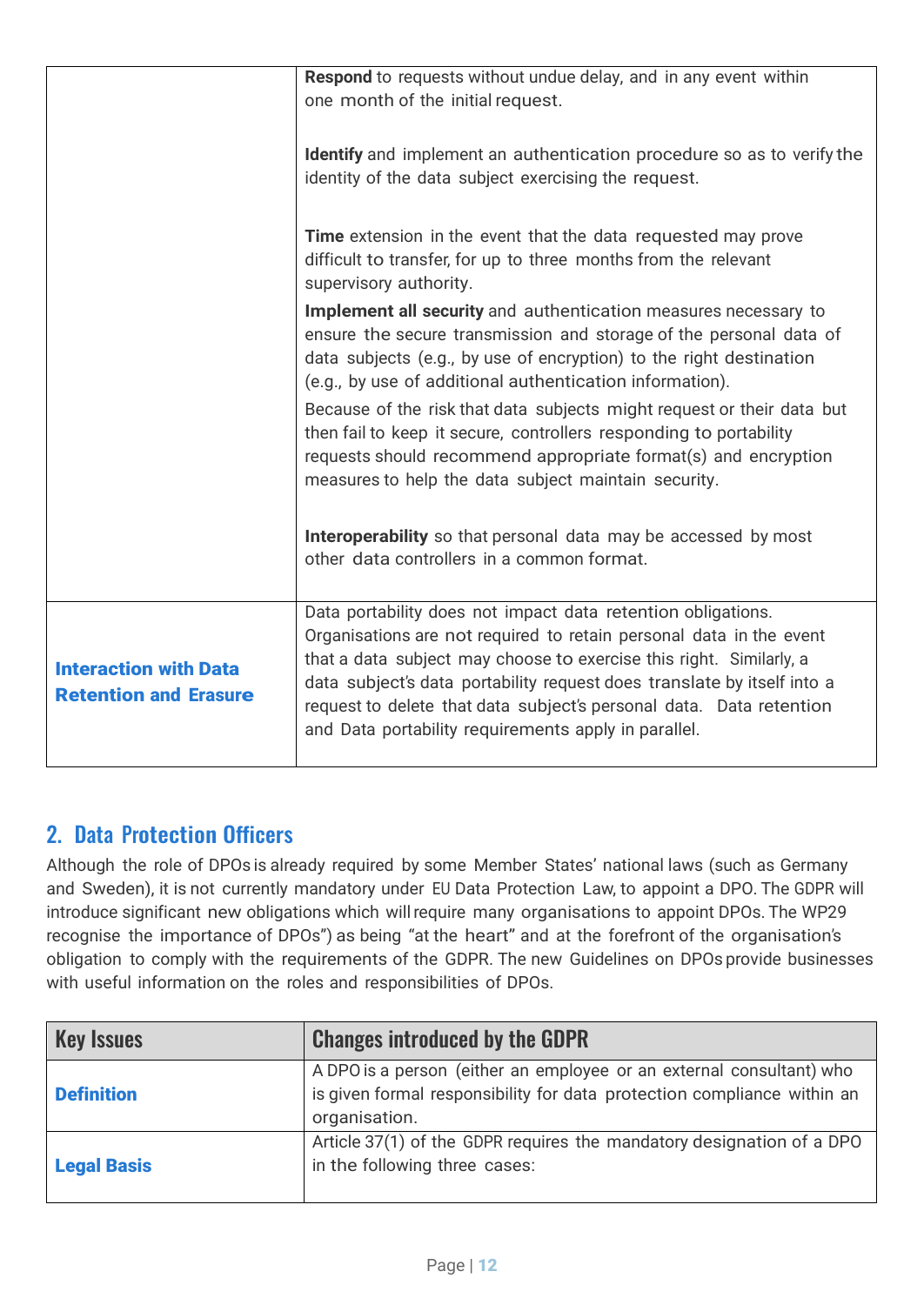|                                                            | the relevant data processing activity is carried out by a public<br>authority or body;<br>the data controller or processor's core activities involve regular<br>and systematic monitoring of data subjects, on a large scale; or<br>the data controller or processor's core activities of the relevant<br>business involve processing of special categories of data, or data<br>relating to criminal convictions and offences, on a large scale.<br>The Guidelines provide a more detailed explanation of these<br>concepts, enabling businesses to better understand their<br>compliance obligations.                                                                                                                                                                                                                                                                                                                                                       |
|------------------------------------------------------------|--------------------------------------------------------------------------------------------------------------------------------------------------------------------------------------------------------------------------------------------------------------------------------------------------------------------------------------------------------------------------------------------------------------------------------------------------------------------------------------------------------------------------------------------------------------------------------------------------------------------------------------------------------------------------------------------------------------------------------------------------------------------------------------------------------------------------------------------------------------------------------------------------------------------------------------------------------------|
|                                                            | The guidelines clarify key concepts used in the GDPR:<br>Core activities are described as those activities that "can be<br>considered as the key operations necessary to achieve the<br>controller's or processor's goals". Conversely, "core activity" may not<br>include standard IT support or employee compensation which<br>should be considered "ancillary functions" rather than a company's<br>"core activity."<br>Large scale of special categories of personal data (referred in<br>many cases as "sensitive data") consists of "personal data                                                                                                                                                                                                                                                                                                                                                                                                     |
| <b>Rules on DPO Appointments</b>                           | revealing racial or ethnic origin, political opinions, religious or<br>philosophical beliefs, or trade union membership, and the<br>processing of genetic data, biometric data for the purpose of<br>uniquely identifying a natural person, data concerning health or<br>data concerning a natural person's sex life or sexual orientation."<br>Such qualification may depend on a number of factors including:<br>The number of data subjects concerned, either as a specific<br>number or as a proportion of the relevant population.<br>The volume of data and/or the range of different data items<br>being<br>processed.<br>п<br>The duration or permanence, of the data processing activity.<br>×.<br>The geographical extent of the processing activity.<br>Examples of "large scale" sensitive data processing include<br>hospital's processing of patient data, whereas examples of non-<br>"large scale" processing include an individual lawyer's |
| <b>Rules on DPO's</b><br><b>Appointment</b><br>(continued) | processing of criminal convictions.<br>Regular and Systematic Monitoring include "all forms of profiling<br>and tracking on the internet, including for purposes of behavioural<br>advertising". Clearly, behavioural advertising agencies will be required<br>to appoint a DPO. Other examples include: the operation of a<br>telecommunications network; profiling and scoring for the purposes<br>of risk assessment; location tracking; fitness and health data via<br>wearable devices; and connected devices.                                                                                                                                                                                                                                                                                                                                                                                                                                          |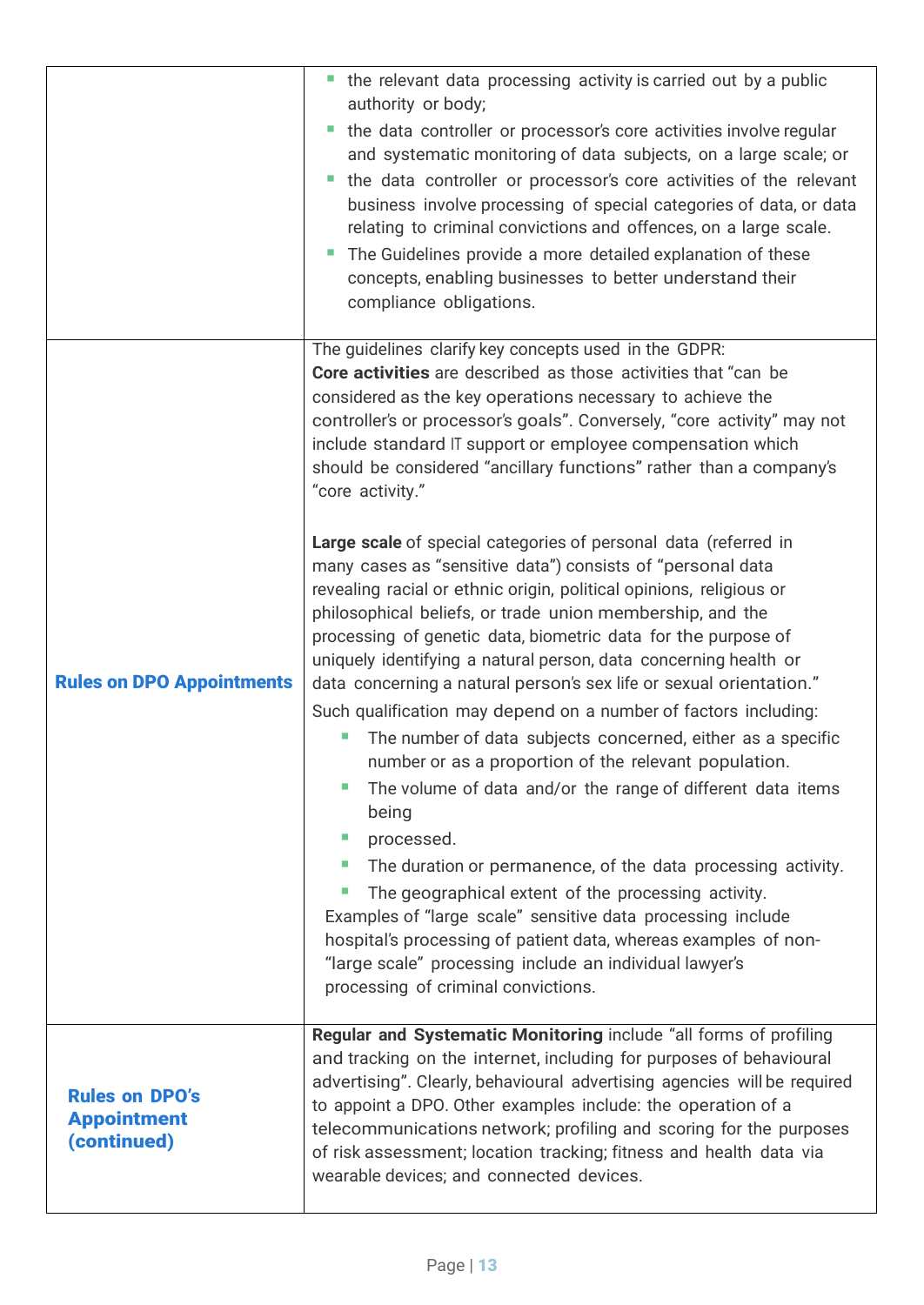|                         | Organisations are required to carry out an internal analysis so as<br>to determine whether they require a DPO. It is left to the<br>discretionary decision of the organisations that may not require a<br>DPO to designate a DPO on a voluntary basis.<br>In such case, all GDPR requirements on DPO's position and tasks<br>shall become mandatory.<br>However, they may also appoint other staff to perform tasks<br>relating to data protection compliance. It is important for such<br>staff not to be referred as 'DPOs' so as to or avoid any<br>amalgamation with the status of a DPO appointed voluntarily.                                                                                                                                                                                                                                                                                                                                                                                                                                                                                                                                                                                                                                                                                                                                                                                                                                                                                                                                                                                                                                                                                                                        |
|-------------------------|--------------------------------------------------------------------------------------------------------------------------------------------------------------------------------------------------------------------------------------------------------------------------------------------------------------------------------------------------------------------------------------------------------------------------------------------------------------------------------------------------------------------------------------------------------------------------------------------------------------------------------------------------------------------------------------------------------------------------------------------------------------------------------------------------------------------------------------------------------------------------------------------------------------------------------------------------------------------------------------------------------------------------------------------------------------------------------------------------------------------------------------------------------------------------------------------------------------------------------------------------------------------------------------------------------------------------------------------------------------------------------------------------------------------------------------------------------------------------------------------------------------------------------------------------------------------------------------------------------------------------------------------------------------------------------------------------------------------------------------------|
| <b>DPO requirements</b> | The requirements that designated DPOs are expected to fulfil are as<br>follows:<br>Accessibility $-$ a group of undertakings can appoint a single DPO, as<br>long as he or she is personally available to efficiently communicate<br>with data subjects, supervisory authorities and internally within the<br>organisation (including in the language or languages of the<br>supervisory authorities or data subjects concerned). A single DPO<br>must be able to perform their tasks efficiently despite being<br>responsible for several undertakings.<br><b>Expertise</b> - the DPO must have a level of expertise that is<br>commensurate to the sensitivity, complexity and amount of data<br>processed by the relevant organisation (i.e. importance of the<br>transfers outside EEA); a DPO can be appointed on a part-time basis,<br>alongside other duties,; provided that those other duties do not give<br>rise to conflicts of interest and as long as the DPO is given sufficient<br>time to fulfil their duties as a DPO.<br>An external DPO, or DPO team may be appointed, provided that the<br>DPO must be able to fulfilits / their tasks, they must be<br>independent, and they must be afforded sufficient protection (for<br>example, from unfair termination of a service contract).<br>Professional qualities - the DPO should have expertise in national<br>and European data protection law, including an in-depth knowledge<br>of the GDPR. DPOs appointed for public authorities should have an<br>excellent knowledge of the administrative procedures of their<br>organisation, while DPOs operating in the private sector must also<br>have a good knowledge of the industry within which they are<br>active. |
|                         | Ability to fulfil task - the DPO should demonstrate integrity and high<br>professional ethics and, as a primary concern, enable compliance with<br>the GDPR                                                                                                                                                                                                                                                                                                                                                                                                                                                                                                                                                                                                                                                                                                                                                                                                                                                                                                                                                                                                                                                                                                                                                                                                                                                                                                                                                                                                                                                                                                                                                                                |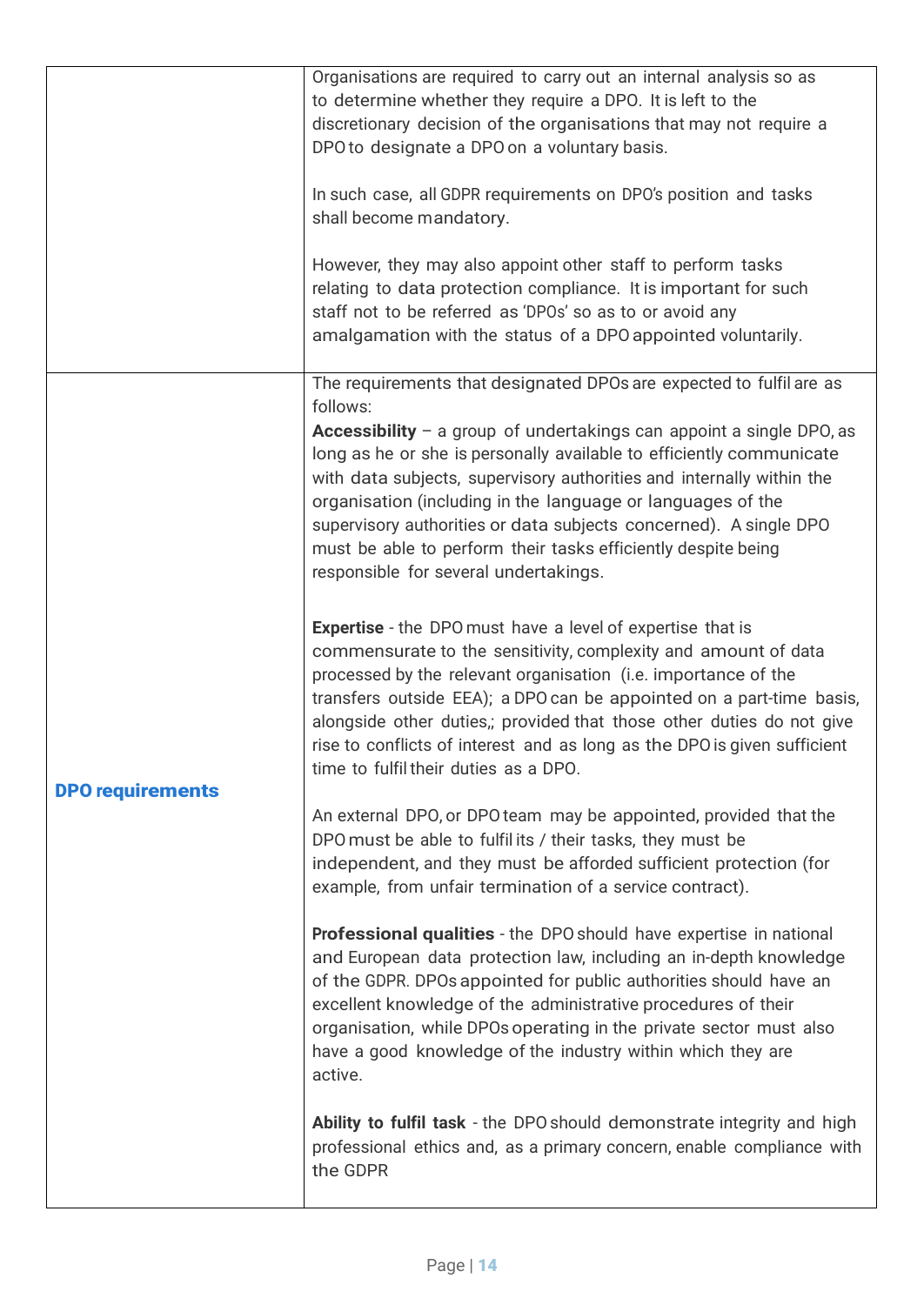|                             | Organisations are required to seek and consider the DPO's advice<br>at all times and from the earliest stage possible, on all issues<br>relating to the protection of personal data.<br>As part of the organisations' standard governance rules, the DPO<br>will need to be appropriately informed on all relevant associated<br>matters; invited to participate regularly in meetings of senior and<br>middle management; and required to attend whenever projects<br>have data protection implications; and promptly consulted once a<br>data breach or other incident has occurred.                                                                                                                                                                                                                                                                                                                                                                      |
|-----------------------------|-------------------------------------------------------------------------------------------------------------------------------------------------------------------------------------------------------------------------------------------------------------------------------------------------------------------------------------------------------------------------------------------------------------------------------------------------------------------------------------------------------------------------------------------------------------------------------------------------------------------------------------------------------------------------------------------------------------------------------------------------------------------------------------------------------------------------------------------------------------------------------------------------------------------------------------------------------------|
| <b>Role of the DPO</b>      | DPOs' tasks may include:<br>monitoring the organisation's compliance with the GDPR, and<br>ш<br>advising on data protection issues;<br>$\mathcal{C}$<br>carrying out data protection impact assessments. Where<br>high-risk processing is contemplated, the business should<br>actively seek advice from the DPO on conducting a DPIA. The<br>DPO is expected to take a risk-based approach, and<br>prioritising the assessment of high-risk processing activities;<br>and<br>other data protection related tasks such as maintaining<br>the record of processing operations.                                                                                                                                                                                                                                                                                                                                                                               |
| <b>Protection for DPO's</b> | In order to protect DPOs autonomous and independent status<br>within an organisation, they benefit from protections against unfair<br>dismissal or termination based on the performance of their role.<br>In some EU Member States, a DPO who has the status of an<br>employee may also benefit from the protections afforded by local<br>employment law. In case of disagreement with the DPO, the<br>organisation will need to document its reasons why the DPO's<br>advice is not being followed.<br>Due to the high level of responsibilities given to DPOs, they cannot<br>be terminated or otherwise penalised (e.g. demotion, denial of<br>promotion, etc.) for providing advice within the scope of their<br>responsibilities albeit contrary to the organisation's view.<br>The same protections apply should an organisation decide to appoint<br>an external DPO (e.g., no unfair termination of the service contract for<br>activities as DPO). |

# 3. Lead Supervisory Authority

The WP29 provides guidelines for identifying a controller or processor's lead supervisory authority. This set of guidelines is especially helpful for those companies that carry out cross-border processing of personal data, defined as data processing that takes place when a controller or processor has establishments in multiple Member States, or where the controller or processor is established in a single Member State but the processing "substantially affects or is likely to substantially affect" data subjects in multiple Member States.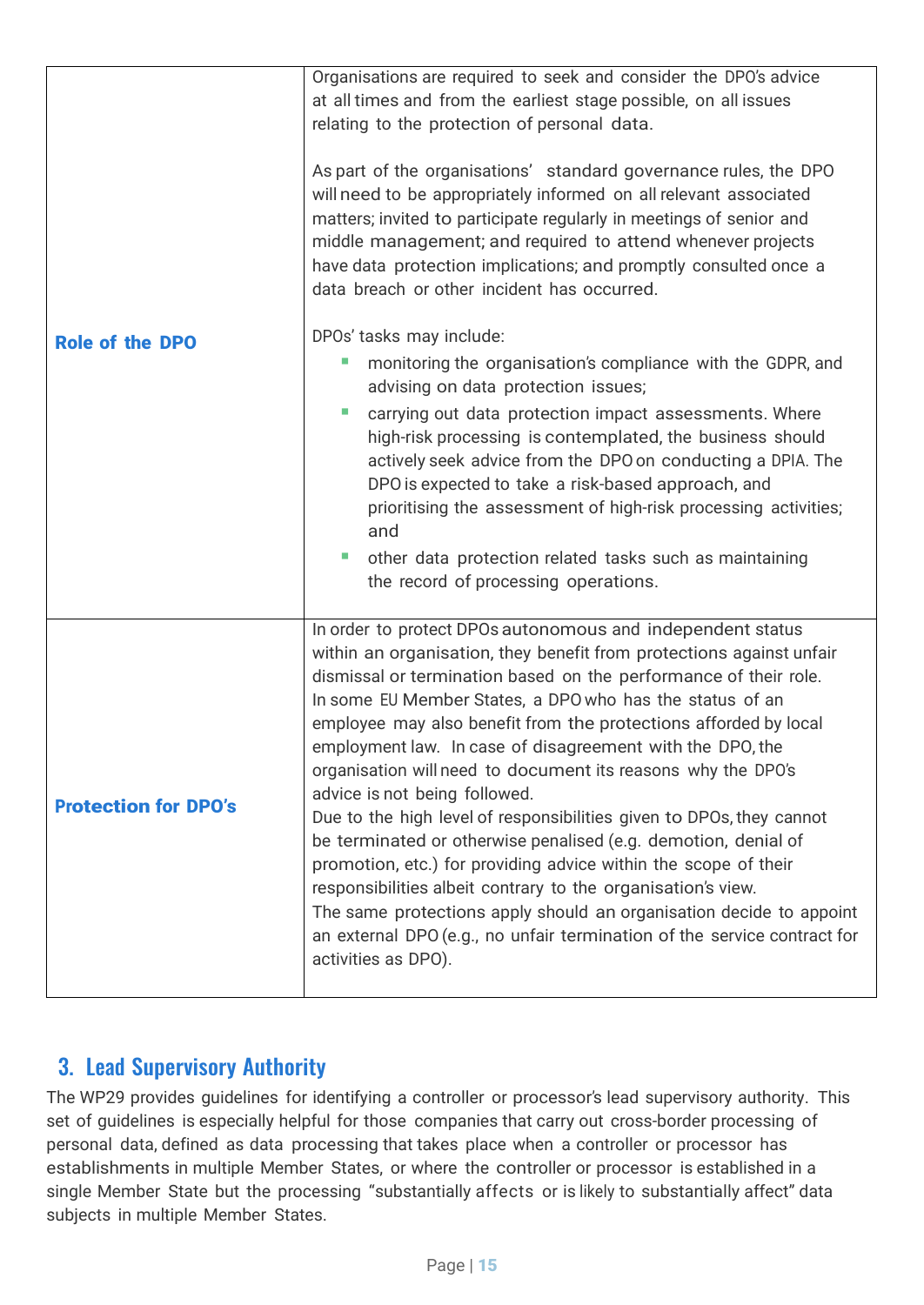These rules will determine which DPA takes the lead in any enforcement action with a cross border dimension. These GDPR rules aim to simplify and improve the relationship of multinational organisations established in various Member States with the relevant DPAs as opposed to being subject to multiple DPAs in each jurisdiction.

This set of guidelines recognizes that the designation of a lead supervisory authority necessarily is a very fact-specific inquiry. Although it provides some generalized advice, it also includes illustrative examples and factors for companies to consider in making the determination for themselves. To that end, the guidelines also include an annex meant to guide companies going through the designation process. Some of the more general points are described below.

In these situations, the GDPR allows controllers and processors to designate a single local authority to act as the "lead supervisory authority" which role is to oversee their operations and compliance with the law. This has become known as the "one stop shop" approach.

| <b>Key Issues</b>                                           | <b>Changes introduced by the GDPR</b>                                                                                                                                                                                                                                                                    |
|-------------------------------------------------------------|----------------------------------------------------------------------------------------------------------------------------------------------------------------------------------------------------------------------------------------------------------------------------------------------------------|
|                                                             | This is one of the central pillars of the GDPR. It is also called<br>"consistency mechanism" It is meant to help multinational<br>organisations deal with a single supervisory authority, in spite of<br>having a number of establishments across the EU Member States.                                  |
| The "one-stop shop                                          | This mechanism is available to both controllers and processors<br>carrying out the 'cross-border processing' of personal data in the event<br>that either may have:                                                                                                                                      |
| mechanism                                                   | establishments in two or more EU Member States and<br>the processing of personal data takes place in the                                                                                                                                                                                                 |
|                                                             | context of their activities in those establishments; or<br>only carries out data processing activities in the context of its<br>establishment in one EU Member State, but the activity<br>substantially affects, or is likely to substantially affect data<br>subjects in more than one EU Member State. |
|                                                             | The designation of a lead supervisory authority is driven by very fact-<br>specific parameters.                                                                                                                                                                                                          |
|                                                             | For controllers engaged in cross-border data processing, the lead<br>supervisory authority will be the supervisory authority in the Member<br>State in which the controller has its "main establishment" or 'single<br>establishment'.                                                                   |
| <b>Identifying the Lead</b><br><b>Supervisory Authority</b> | The definition of the main establishment refers to the place of the<br>"central administration" of the controller in the EU and where the<br>controller makes "decisions on the purposes and means of the<br>processing."                                                                                |
|                                                             | However, if data protection decision- making occurs in different EU<br>Member States, several detailed examples explain how to determine<br>in which EU jurisdiction is the "main establishment."                                                                                                        |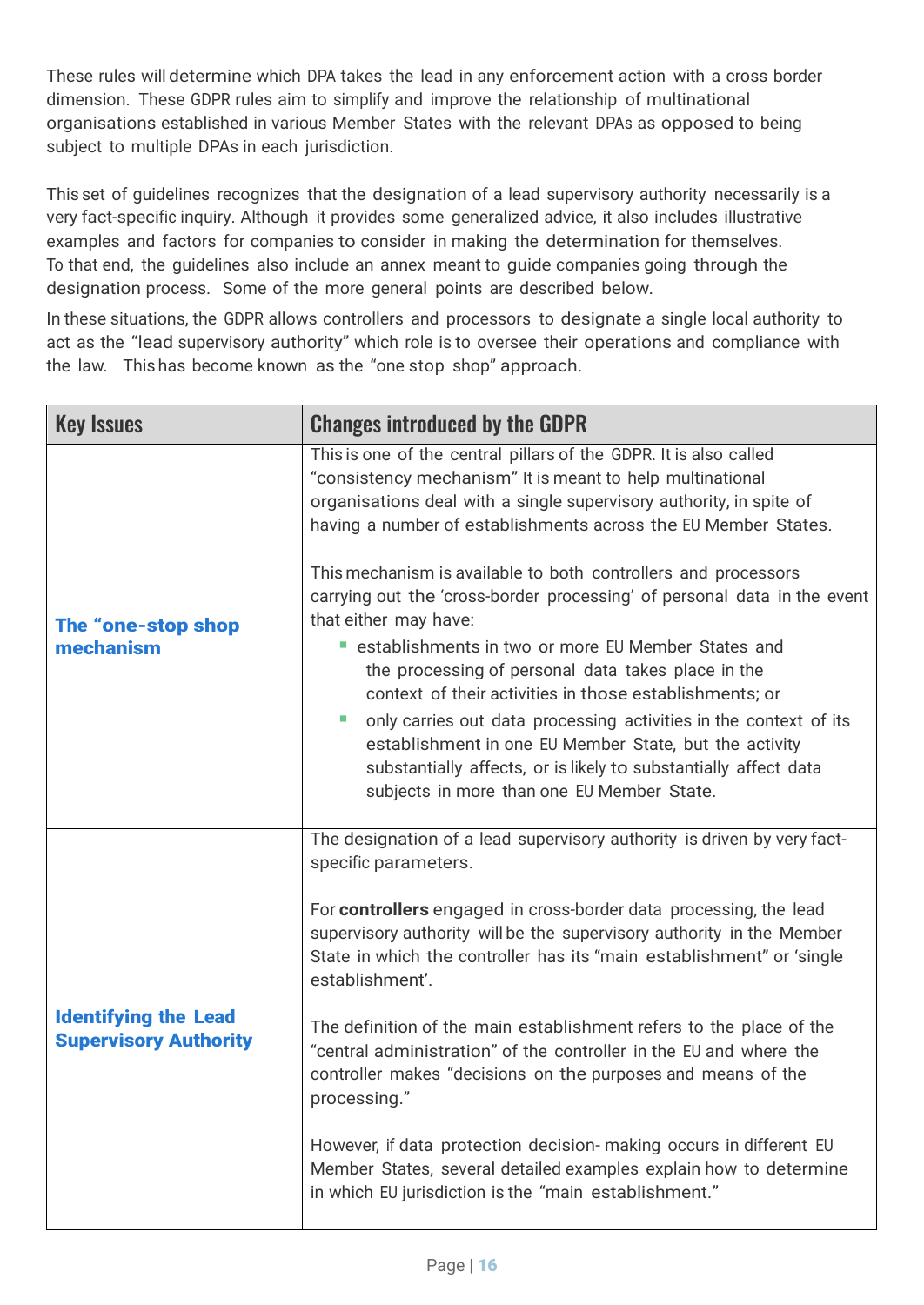|                                                                            | For processors with establishments in more than one EU Member<br>State, they may also benefit from the 'one-stop-shop mechanism'.                                                                                                                                                                                                                                                                                                                                                                                         |
|----------------------------------------------------------------------------|---------------------------------------------------------------------------------------------------------------------------------------------------------------------------------------------------------------------------------------------------------------------------------------------------------------------------------------------------------------------------------------------------------------------------------------------------------------------------------------------------------------------------|
|                                                                            | The processor's main establishment will be the place of the central<br>administration of the processor in the EU or, if there is no central<br>administration in the EU, the establishment in the EU where the main<br>processing takes place.                                                                                                                                                                                                                                                                            |
|                                                                            | For Groups of undertakings, the lead authority is likely to be the<br>authority in the Member State where the undertaking with overall<br>control is established $-$ this is likely to be the parent undertaking or<br>'central administration'.                                                                                                                                                                                                                                                                          |
| <b>Identifying the Lead</b><br><b>Supervisory Authority</b><br>(continued) | Where groups of companies have more complex decision-making<br>processes, with different establishments having independent<br>decision-making powers, the lead authority will be in the Member<br>State where the exercise of management activities that determine<br>the main decisions relating to personal data takes place.                                                                                                                                                                                           |
|                                                                            | In cases involving both controller and processor, the competent lead<br>supervisory authority will be the lead supervisory authority for the<br>controller.                                                                                                                                                                                                                                                                                                                                                               |
| <b>Role of the Lead</b><br><b>Supervisory</b><br><b>Authority</b>          | The lead supervisory authority will have primary responsibility for<br>dealing with cross-border processing activities and will coordinate<br>investigations into breaches by the controller or processor.                                                                                                                                                                                                                                                                                                                |
| <b>Companies Not</b><br><b>Established in the EU</b>                       | he one-stop shop system is not available to an organisation which<br>does not have any establishment in the EU. Such organisation will be<br>subject to the supervisory authorities in each EU Member State in<br>which it operates. The fact that an organisation may have appointed<br>a single representative in one Member State does not mean that<br>person may qualify as a "main establishment" for one-stop shop<br>purposes. This requirement may weigh in heavily on SMEs.                                     |
| <b>Prohibition of "Forum</b><br>shopping"                                  | Controller and processors are not allowed to do any 'forum shopping'<br>choosing a supervisory authority by claiming they have their main<br>establishment in such Member State when the management<br>activity is actually exercised in another Member State. Supervisory<br>authorities may challenge the designation by an organisation of a lead<br>authority and ultimately decision may be referred to the European<br>Data Protection Board (EDPB) to objectively define which authority is in<br>fact the 'lead'. |
| <b>Concerned authorities</b>                                               | When the one-stop-shop mechanism is available, the lead<br>supervisory authority will closely involve and co-ordinate other<br>'concerned' authorities in its enforcement of the GDPR.                                                                                                                                                                                                                                                                                                                                    |